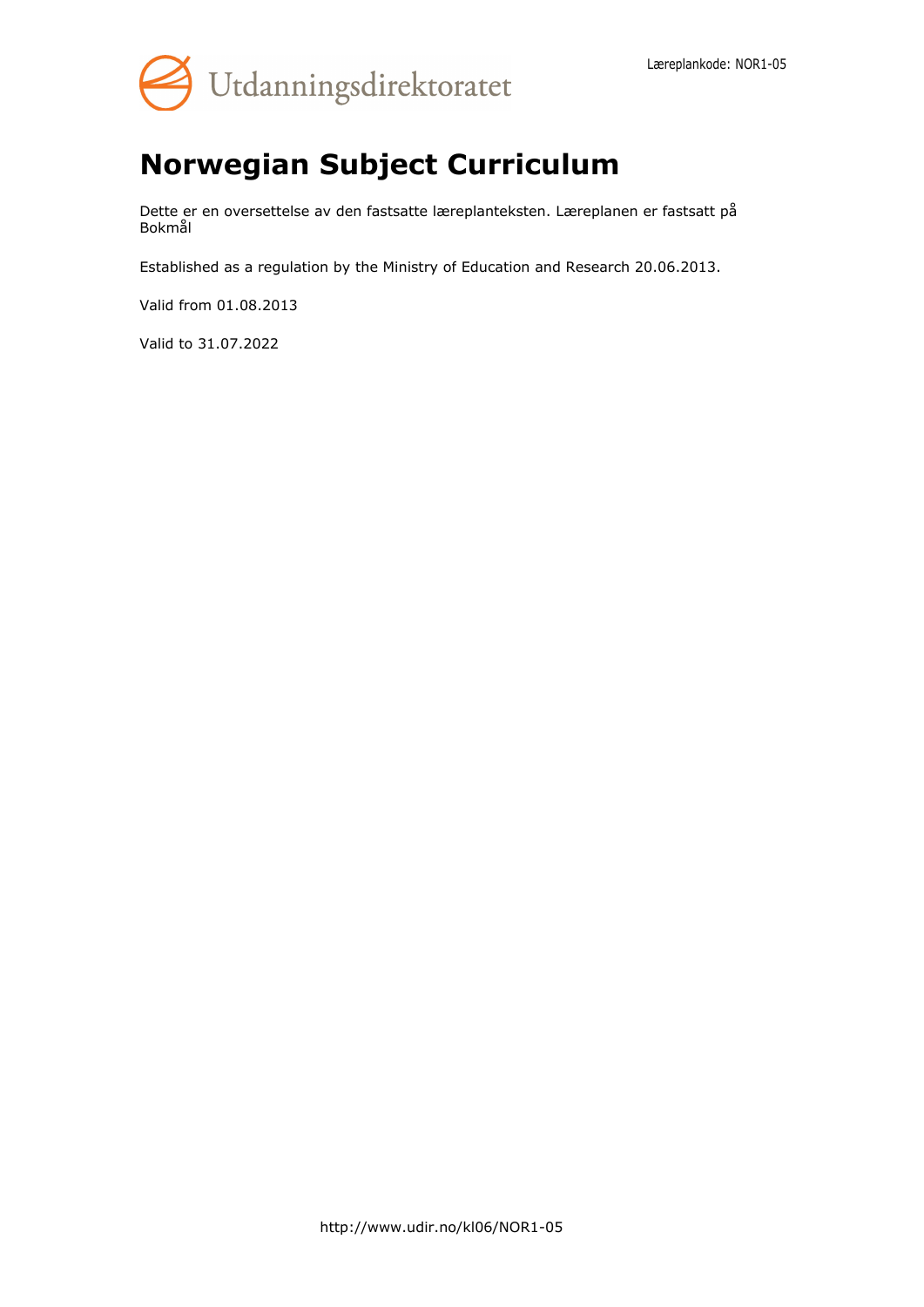# **Purpose**

Norwegian is a key subject with regard to cultural understanding, communication, enlightenment and developing an identity. By actively using the Norwegian language, children and young people are introduced to culture and society and become prepared for participation in working life and democratic processes. Norwegian language tuition provides an arena in which they can find their own voice, express themselves, and be heard and get answers.

Tuition in the subject should also develop the pupils' linguistic competence according to the abilities and potential of each individual pupil. Oral skills and competences in reading and writing are both a goal in themselves and a prerequisite for learning and comprehension in all subjects and in every year of study. The subject should stimulate the pupils' desire to read and write, and it should help them develop good learning strategies.

The pupils encounter a wide range of texts in the subject. Tuition in the subject is based on a text concept that encompasses spoken, written and composite texts in which writing, sound and images all interact. The pupils should learn how to navigate this multiplicity of texts, and the subject should provide room for both stimulation and reflection. During the course of study they should read fiction and non-fiction, develop their capacity for critical thought, and acquire a perspective on the history of the written word. Using oral and written communication, they will be able to put their thoughts into words and to convey their opinions and reflections. They should produce their own texts in different styles using appropriate tools, and they should adapt language and form to suit a variety of purposes, recipients and media. Eventually they will be able to study specialist topics in more depth and to better convey specialised content to others.

The subject spans from the historical to the contemporary, from the national to the global. By seeing Norwegian language, culture and literature in a historical and international perspective, the pupils can gain a better understanding of the society in which they live. Norway's cultural heritage offers a multitude of texts that can take on new and unexpected meanings when perspectives are broadened. Our cultural heritage is a living tradition that evolves and recreates itself, and tuition in the Norwegian language should encourage the pupils to become active contributors to this process.

Norwegian and Sami are the two official languages in Norway, while the written language forms Bokmål and Nynorsk enjoy equal status. Norwegians speak a wide variety of dialects and vernaculars, but also languages other than Norwegian. Linguistic diversity is an asset in the development of linguistic competence in children and young people. In view of this language situation, children and young people should develop awareness of linguistic diversity and learn to read and write both Bokmål and Nynorsk. The aim of the tuition is to reinforce the pupils' linguistic self-confidence and identity, to develop their language comprehension, and to provide them with a good starting point for mastering the two written language forms both socially and in the workplace.

The Norwegian curriculum is also studied by pupils with Sami or Finnish as their second language. Tuition in Norwegian combined with tuition in their second language should help improve these pupils' bilingual competence. For pupils receiving bilingual tuition it is therefore important that there is a degree of integration between the two subjects.

# **Main subject areas**

The subject has been organised into main subject areas with associated competence aims. The subject areas complement each other and should be seen in the context of each other.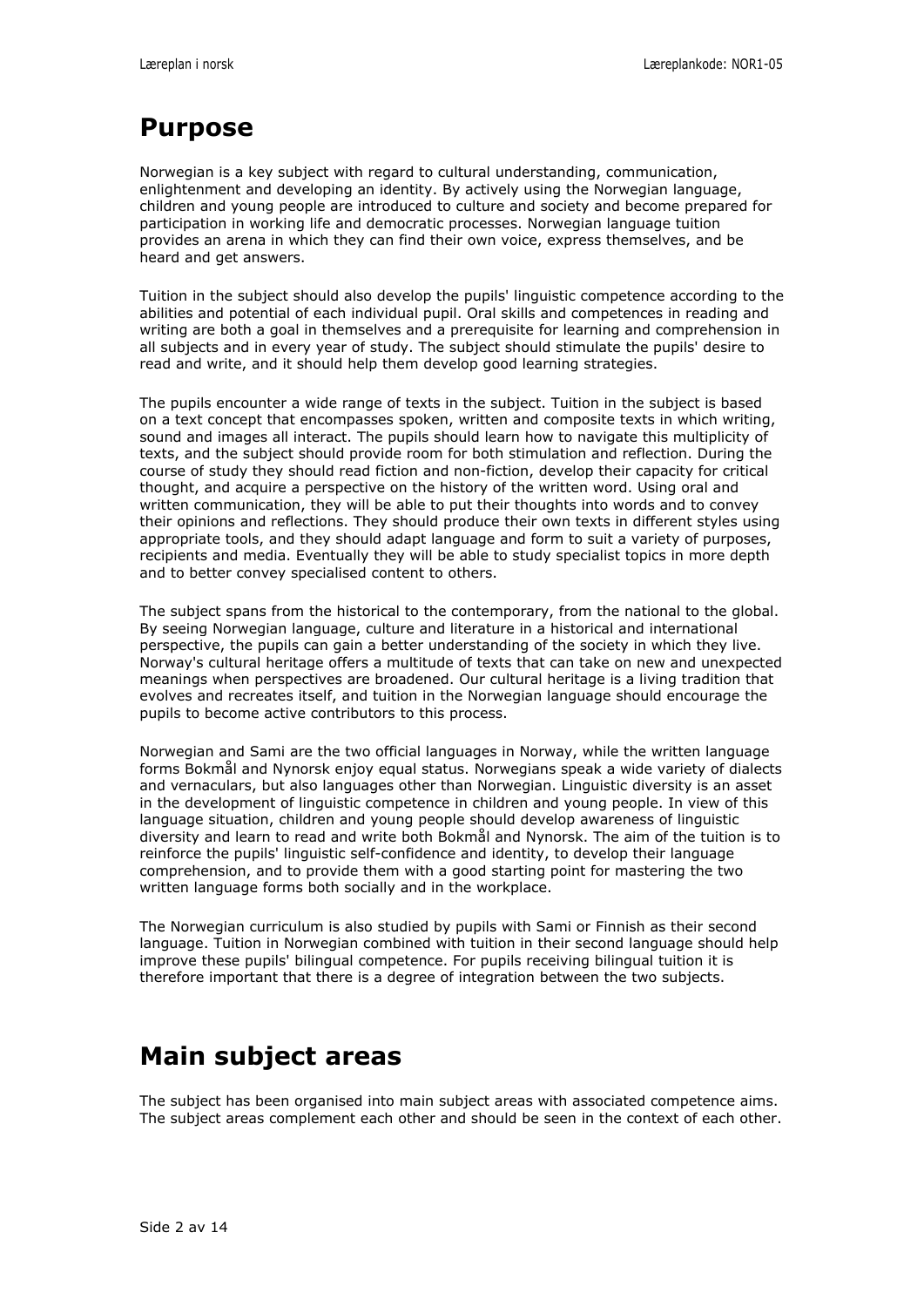The subject is a core subject on all study programmes in upper secondary education and training. The tuition should be made relevant to the pupils by adapting it to the various study programmes.

There are competence aims in Norwegian after Years 2, 4, 7 and 10 at the primary and lower secondary stages, and after Levels Vg1, Vg2 and Vg3 on upper secondary general study programmes. On vocational study programmes there are competence aims after Level Vg2 and after completing Supplementary Studies to Qualify for Higher Education.

There are no competence aims for the written secondary language form (Nynorsk or Bokmål) after Level Vg2 on vocational study programmes.

Pupils on vocational study programmes, pupils receiving tuition in Sami or Finnish as a second language, and other pupils exempt from tuition and assessment in the secondary language form should only write in their primary language form.

#### **Summary of main subject areas:**

| $\left  \frac{\text{Year}}{\text{Level}} \right $ $\left  \frac{\text{Main subject areas}}{\text{Area}} \right $ |                                                                                          |  |
|------------------------------------------------------------------------------------------------------------------|------------------------------------------------------------------------------------------|--|
|                                                                                                                  | $1-10$ Vg1-Vg3 Oral communication Written communication Language, literature and culture |  |

#### **Oral communication**

The main subject area of oral communication covers listening and speaking in various settings. Listening is a proactive endeavour during which the pupils should learn and understand by comprehending, interpreting and evaluating statements made by others.

By giving prepared oral presentations and engaging in spontaneous verbal interaction, the pupils should develop their ability to communicate with each other and to express knowledge, thoughts and ideas using a varied vocabulary within different genres. Oral communication also involves adapting language, forms of expression and presentation to different communication situations.

#### **Written communication**

The main subject area of written communication covers reading and writing the Norwegian language. It ranges from the pupils' first introduction to reading and writing to the systematic advancement of their literacy skills for the duration of their course of study. Reading training should stimulate the pupils' desire to read and their ability to read and write. This means that they should read a variety of texts, both in order to learn and for the experience itself. The tuition should also help make the pupils conscious about their own development as readers and writers.

Writing involves expressing, processing and communicating thoughts and opinions in different types of texts and genres. Composite texts form a natural part of the texts that the pupils should read and create. Good written communication requires good vocabulary, an ability to structure text, knowledge of written language conventions, and an ability to adapt text for a given purpose and recipient.

#### **Language, literature and culture**

The main subject area of language, literature and culture covers Norwegian and Nordic oral and written culture, also incorporating international perspectives. The pupils should develop an independent understanding of Norwegian language and literature and gain an insight into how language and text have evolved and continue to evolve over time.

The pupils should acquire knowledge of the language as a system and of the language in use. They should read and reflect on a large and varied selection of old and new texts in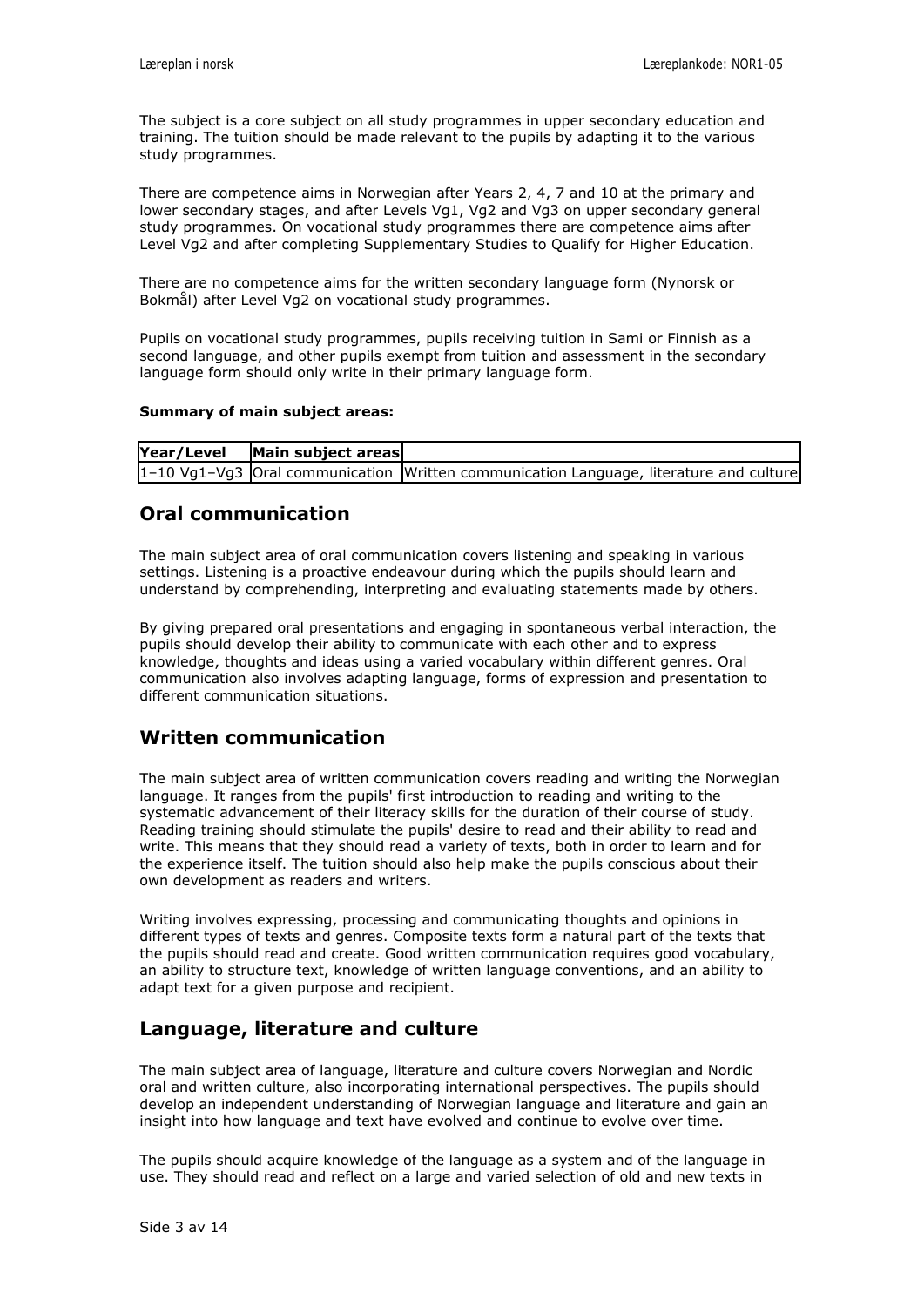different genres and from different media. They should also familiarise themselves with the traditions of Norwegian writing in a comparative perspective between past and present and in light of external impulses.

## **Teaching hours**

Teaching hours are given in 60-minute units:

PRIMARY

Years 1–4: 931 – applies to pupils not studying Sami or Finnish as a second language

Years 5–7: 441 – applies to pupils not studying Sami or Finnish as a second language

Years 1–4: 642 – applies to pupils studying Sami or Finnish as a second language

Years 5–7: 312 – applies to pupils studying Sami or Finnish as a second language

#### LOWER SECONDARY

Years 8–10: 398 – applies to pupils not studying Sami or Finnish as a second language

Years 8–10: 284 – applies to pupils studying Sami or Finnish as a second language

GENERAL STUDY PROGRAMMES

Vg1: 113 – applies to pupils not studying Sami or Finnish as a second language

Vg1: 103 – applies to pupils studying Sami or Finnish as a second language

Vg2: 112 – applies to pupils not studying Sami or Finnish as a second language

Vg2: 103 – applies to pupils studying Sami or Finnish as a second language

Vg3: 168 – applies to pupils not studying Sami or Finnish as a second language

Vg3: 103 – applies to pupils studying Sami or Finnish as a second language

VOCATIONAL STUDY PROGRAMMES

Vg1: 56 – applies to pupils not studying Sami or Finnish as a second language

Vg1: 45 – applies to pupils studying Sami or Finnish as a second language

Vg2: 56 – applies to pupils not studying Sami or Finnish as a second language

Vg2: 45 – applies to pupils studying Sami or Finnish as a second language

SUPPLEMENTARY STUDIES TO QUALIFY FOR HIGHER EDUCATION ON VOCATIONAL STUDY PROGRAMMES

Vg3: 281 – applies to pupils not studying Sami or Finnish as a second language

Vg3: 219 – applies to pupils studying Sami or Finnish as a second language

Side 4 av 14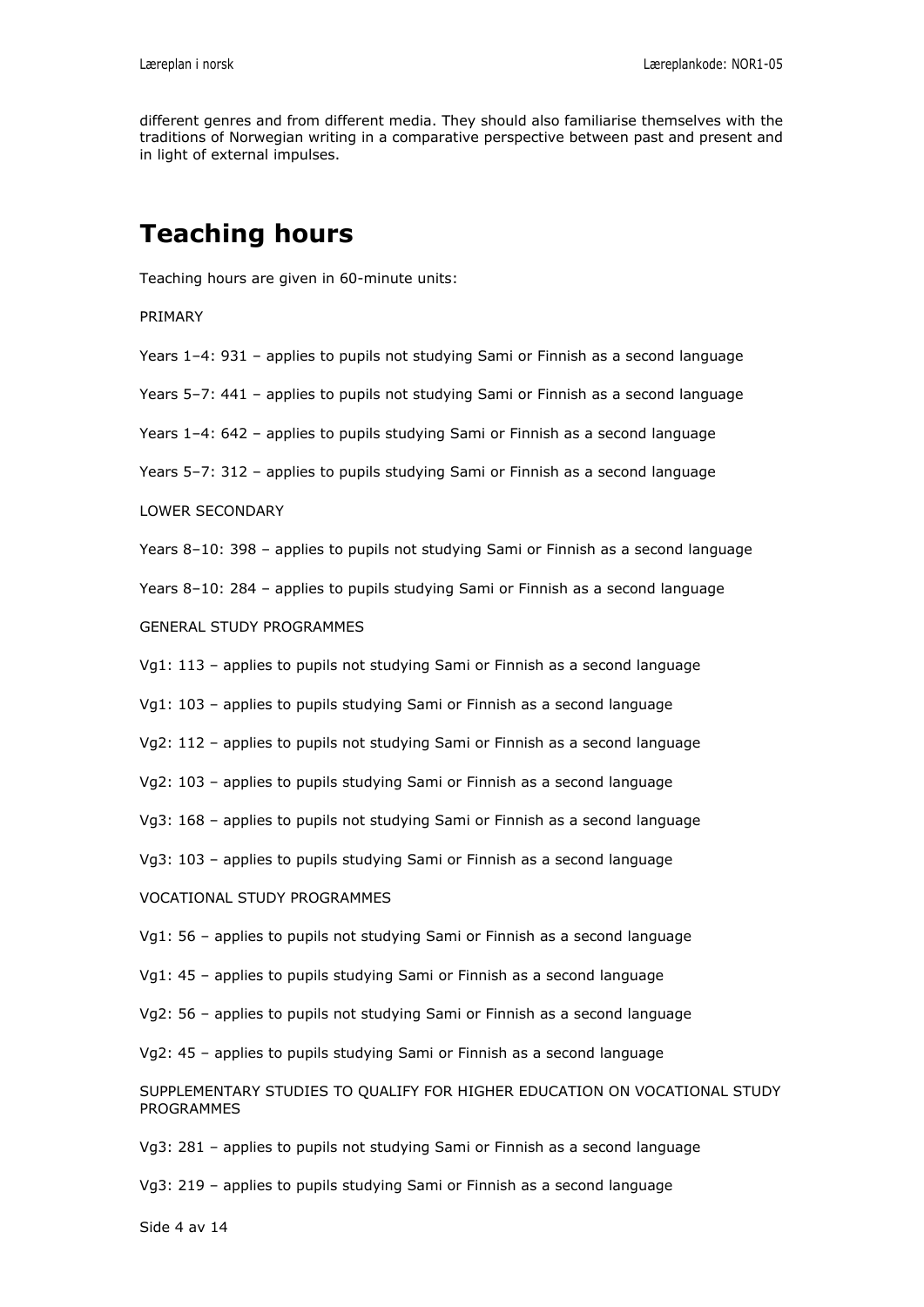# **Basic skills**

Basic skills are integrated into the competence aims, where they help develop and form part of the pupils' academic skills. Basic skills in Norwegian are as follows:

*Oral skills* involve deriving meaning by listening, discussing and speaking while adapting the language for a given purpose and recipient. The subject has a particular responsibility for developing the pupils' ability to master different verbal communication situations and to plan and give different types of oral presentations. A systematic approach to different oral genres and strategies in increasingly complex listening and speaking situations is key to developing the pupils' oral skills. This means acquiring specialist knowledge by listening actively and by understanding and using the spoken language with increasing nuance and precision when discussing subject-related topics, problems and texts of increasing volume and complexity.

*Writing skills* involve expressing oneself in genres relevant to the subject in an appropriate manner. This means being able to write texts relevant to the subject and using linguistic terminology. Writing Norwegian is also a way of developing and structuring thoughts and a method for learning. The subject has a particular responsibility for developing the pupils' ability to plan, create and refine increasingly complex texts adapted for a given purpose and recipient. A systematic approach to formal writing skills, knowledge about texts and different writing strategies is key to developing writing skills. This means being able to express oneself with increasing linguistic confidence in both the primary and secondary language form.

*Reading skills* involve deriving meaning from contemporary and historical texts from a wide range of genres. This means immersing oneself in texts and gaining an insight into other people's thoughts, experiences and creativity. It also involves being able to find information and understand logical reasoning and presentation in different types of text on screen and paper and taking a critical and independent perspective on the texts being read. In order to develop their Norwegian reading skills pupils must read much and often, and they must work systematically on reading strategies appropriate to the objective of the reading, and on different types of texts in the subject. They should progress from basic decoding and comprehension of simple texts to understanding, interpreting, reflecting on and evaluating increasingly complex texts in different genres.

*Numeracy* involves interpreting and understanding information in texts containing figures, quantities or geometrical shapes. This means being able to evaluate, reflect on and communicate about complex texts containing graphic representations, tables and statistics. Developing numeracy involves deriving comprehensive meaning from increasingly complex texts where different forms of expression must be seen in the context of each other.

*Digital skills* involve using digital tools, media and resources to obtain and process information, creating and editing different types of text, and communicating with each other. In this context it is important to be able to consciously evaluate and use sources. Digital skills are part of literacy training in Norwegian and involve identifying, using and eventually evaluating and citing digital sources in written and spoken texts as well as producing increasingly complex texts. It also involves developing knowledge of copyright and data protection and taking a critical and independent view of different types of digital sources.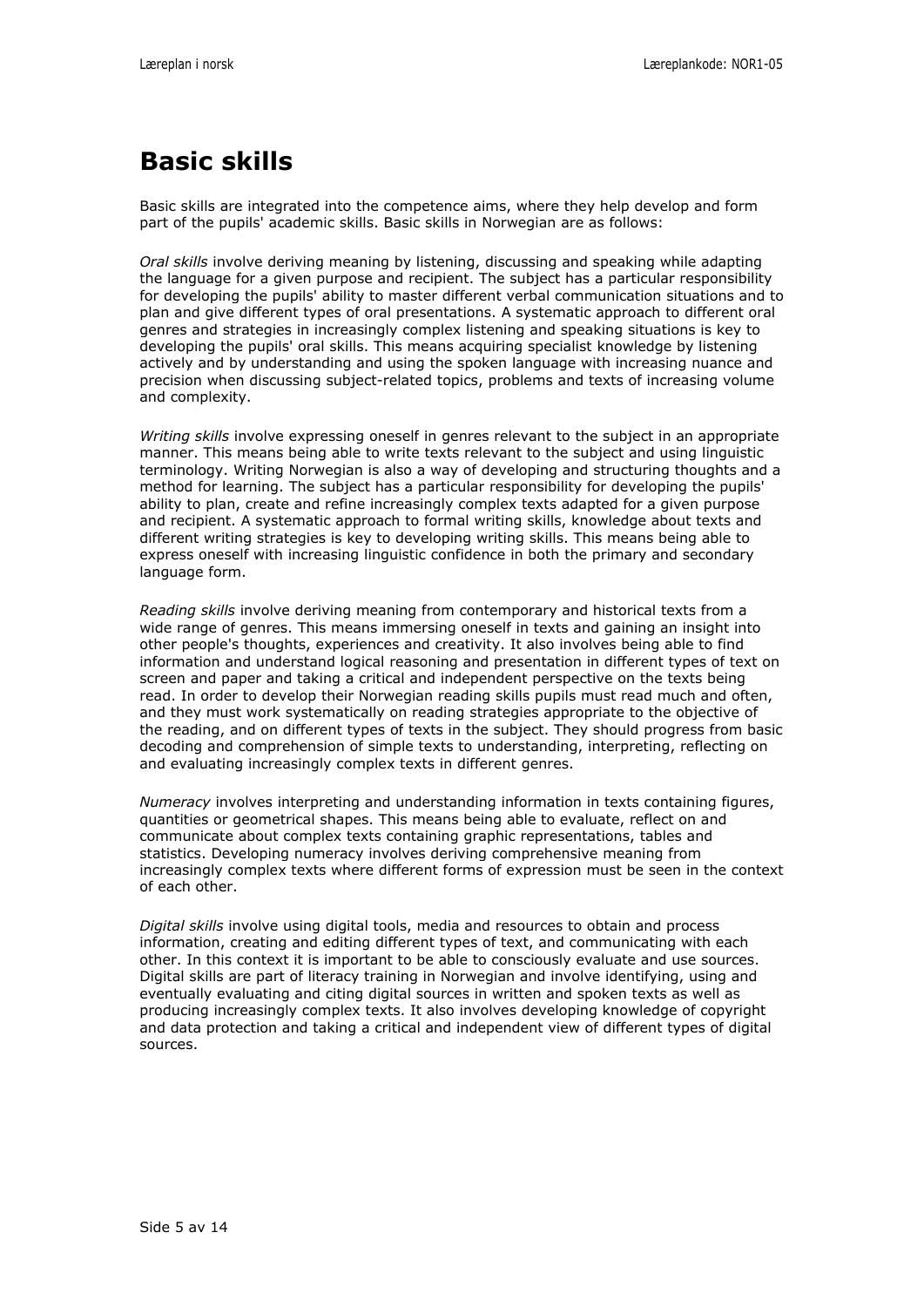## **Competence aims**

#### **Competence aims after Year 2**

## **Oral communication**

*The aims of the studies are to enable pupils to*

- listen, take turns to speak and respond to others during conversations
- listen to texts in both Bokmål and Nynorsk and discuss them
- listen out for, comprehend, retell and combine information
- play, improvise and experiment with rhymes, rhythm, speech sounds, syllables, meaningful elements and words
- discuss how the choice of words, use of voice and intonation create meaning
- talk fluently about events and experiences
- put own feelings and opinions into words
- describe own experiences of texts using words, drawings, song and other aesthetic forms of expression

#### **Written communication**

*The aims of the studies are to enable pupils to*

- demonstrate an understanding of the relationship between speech sound and letter and between spoken language and written language
- connect sounds to form words
- read upper and lower case printed letters
- read simple texts with fluency and comprehension on paper and screen
- use own knowledge and experience to understand and comment on the content of texts they read
- write sentences with upper and lower case letters and full stops in own handwriting and on a keyboard
- write simple descriptive and narrative texts
- work creatively on drawing and writing in the context of reading
- reproduce patterns from simple sample texts and other writing sources

#### **Language, literature and culture**

*The aims of the studies are to enable pupils to*

- discuss the origin and meaning of a selection of well known proverbs, terms and idioms
- discuss the concepts of dialect, Bokmål and Nynorsk
- discuss how words and images work together in picture books and other visual media
- discuss the content and form of old and new songs, rhymes and poems
- discuss characters and plot in fairy tales and stories
- find fiction and non-fiction in the library for own reading

#### **Competence aims after Year 4**

#### **Oral communication**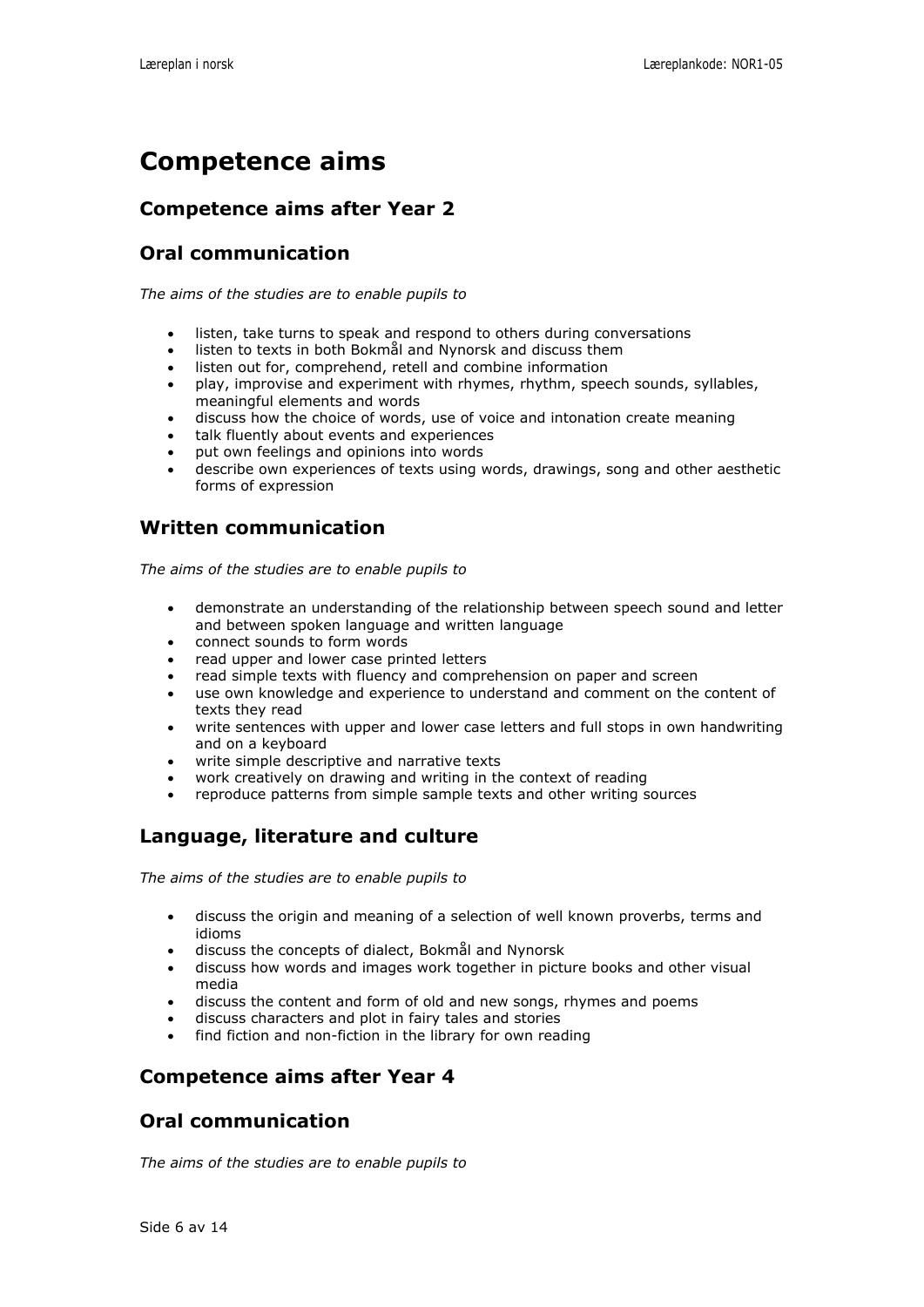- listen out for, retell, explain and reflect on the content of spoken texts
- understand some Swedish and Danish speech
- use appropriate vocabulary to discuss specialist topics, talk about their own experiences and express their thoughts and opinions
- interact with others through play, dramatisations, conversations and discussions
- follow up on input from others during academic discussions and ask clarifying and enlightening questions
- vary tone of voice and intonation when presenting texts

*The aims of the studies are to enable pupils to*

- read different types of texts in Bokmål and Nynorsk with fluency and comprehension
- find information by combining words and illustrations in texts on screen and paper
- recognise and use linguistic devices such as repetition, contrast and simple figurative language
- read, reflect on and discuss own texts and those created by others
- use a variety of notes and sample texts as a basis for their own writing
- write simple narrative, descriptive and persuasive texts
- write in a fluent and functional handwriting and use a keyboard when writing
- structure texts with a heading, introduction, main section and conclusion
- vary the choice of words and syntax in own writing
- create texts that combine words, sounds and images, with and without digital tools
- search for information, create, store and retrieve texts using digital tools
- use the library and internet to find material for own writing

#### **Language, literature and culture**

*The aims of the studies are to enable pupils to*

- describe word classes and their functions
- explain how the use of language can offend others
- describe own vernacular and compare it with that of others
- discuss content and form in composite texts
- express own thoughts on and experience of children's literature, theatre, film, computer games and TV programmes
- discuss songs, rhymes, poems, stories and fairy tales from past and present in Bokmål, Nynorsk and in translation from Sami and other languages
- express own ideas about language, characters and plots in texts from different periods and cultures

#### **Competence aims after Year 7**

#### **Oral communication**

- listen to and process input from others while distinguishing between opinion and fact
- express and justify own views while respecting the views of others
- use song, music and images in performances and presentations
- take on different roles in drama activities, recitations and presentations
- express themselves using a varied vocabulary adapted to the communication situation
- present technical information adapted for a given purpose and recipient, with or without digital tools
- assess oral presentations given by others based on technical criteria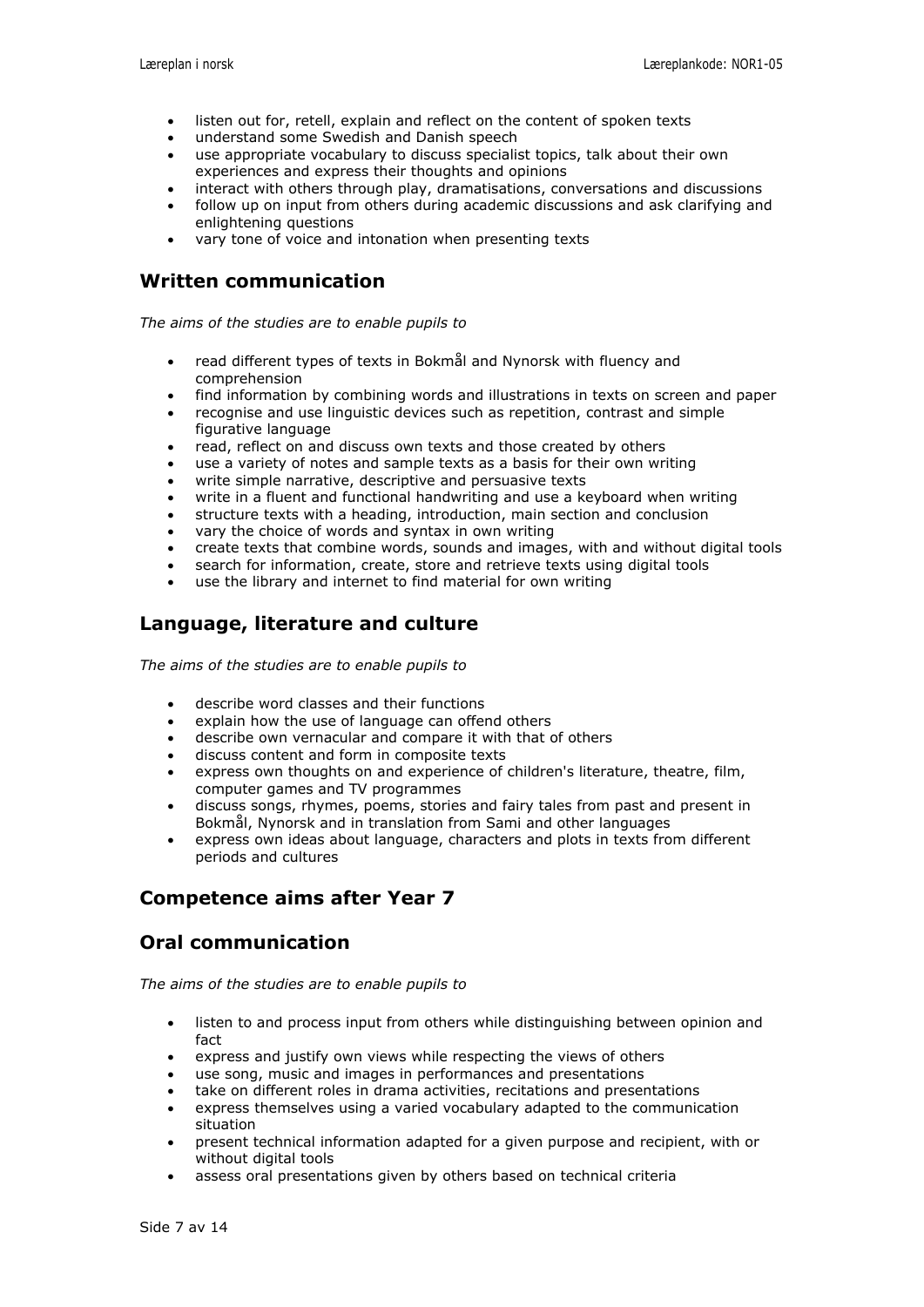*The aims of the studies are to enable pupils to*

- read a wide selection of Norwegian and translated texts in different genres in both Bokmål and Nynorsk and reflect on their content and form
- cite, summarise and reflect on the key points in a text
- read simple texts in Swedish and Danish and retell and comment on the content
- understand and interpret information from different forms of expression in a composite text
- master key rules of morphology and orthography and write texts with varied syntax and functional punctuation
- write fluently in a personal and functional handwriting and use a keyboard in an appropriate manner
- write texts with a clearly expressed theme and create coherence between sentences and paragraphs
- write narrative, descriptive, reflective and persuasive texts using patterns from sample texts and other sources, and adapt own texts to a given purpose and recipient
- experiment with writing simple texts in the secondary language form
- give feedback on texts created by others based on technical criteria and modify their own texts based on feedback they receive
- use digital sources and tools to create composite texts with hyperlinks and a variety of aesthetic devices
- select and evaluate information from the library and digital information channels

## **Language, literature and culture**

*The aims of the studies are to enable pupils to*

- give examples of a few similarities and differences between spoken and written language
- carry out basic sentence analysis and demonstrate how texts are constructed using grammatical terminology and textual knowledge
- compare the language and use of language in Bokmål and Nynorsk texts
- read and pronounce place names containing particular North Sami letters and recognise certain words and expressions in one of the Sami languages
- compare vernaculars in their own environment with other vernaculars and with the written language forms Bokmål and Nynorsk
- provide examples of and reflect on how language can express and shape opinions towards individuals and groups of people
- present own interpretations of characters, plots and themes in a varied selection of children's and youth literature in Bokmål and Nynorsk and in translation from Sami
- evaluate texts on the basis of own experiences and with an understanding of the language and content
- be familiar with copyright rules on the use of sources
- use different types of digital and paper-based dictionaries

#### **Competence aims after Year 10**

#### **Oral communication**

- listen to, summarise main content and extract relevant information from spoken texts
- listen to, comprehend and reproduce information from Swedish and Danish
- discuss the form, content and purpose of literature, theatre and films and present interpretative readings and dramatisations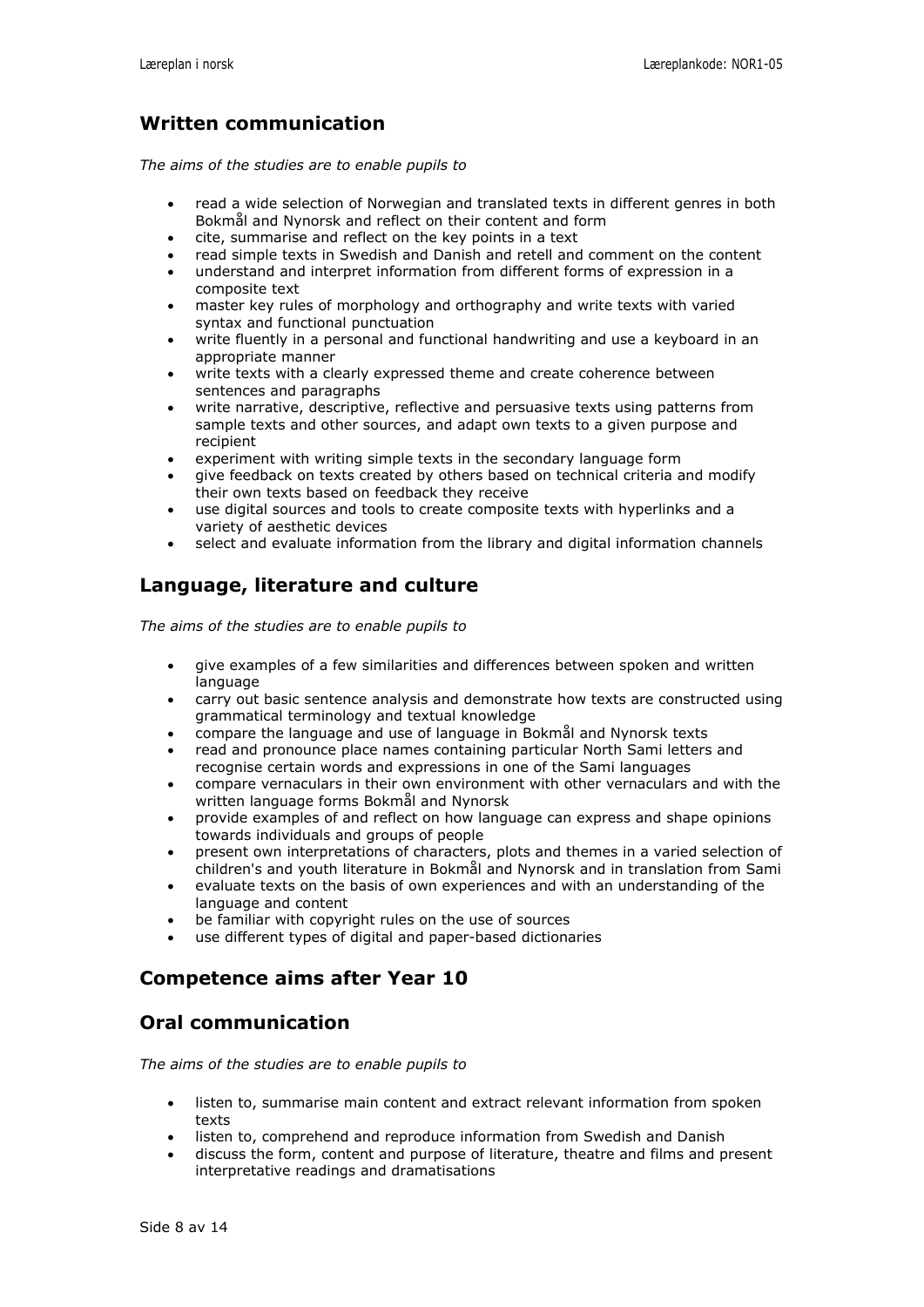- participate in discussions with reasoned opinions and rational arguments
- present linguistic and multidisciplinary topics using relevant terminology and appropriate digital tools and media
- assess their own oral presentations and those given by others based on technical criteria

*The aims of the studies are to enable pupils to*

- navigate large volumes of texts on screen and paper in order to identify, combine and evaluate information relevant to the subject
- read and analyse a wide selection of texts in different genres and media in Bokmål and Nynorsk and present possible interpretations
- reproduce the content and identify themes in selected texts in Swedish and Danish
- write different types of text using patterns from sample texts and other sources
- recognise the devices of humour, irony, contrasts and comparisons, symbols and metaphors and use some of them in their own texts
- plan, create and refine own texts manually and digitally and evaluate them along the way by applying their knowledge of language and texts
- express themselves using a varied vocabulary and master morphology, orthography and cohesion
- write creative, informative, reflective and persuasive texts in Bokmål and Nynorsk using rational arguments and adapted to a given recipient, purpose and medium
- integrate, cite and quote relevant sources in a verifiable way where appropriate

## **Language, literature and culture**

*The aims of the studies are to enable pupils to*

- recognise rhetorical appeals and methods of persuasion
- discuss how language can be perceived as discriminatory and intimidating
- give an account of some characteristics of common vernaculars in Norway and discuss attitudes towards different vernaculars and towards the written language forms Nynorsk and Bokmål
- master grammatical terminology describing how the language is constructed
- use grammatical terms to compare Nynorsk and Bokmål
- explain the reasons why there are two equal language forms and give an account of the language debate and linguistic variations in Norway in the present day
- give an account of the prevalence of the Sami languages and of Sami language rights in Norway
- present themes and modes of expression in a selection of key contemporary texts and some classical texts in Norwegian literature
- give examples of and comment on how society, values and ways of thinking are portrayed in texts translated from Sami and other languages
- describe the interaction between aesthetic devices in composite texts and reflect on how we are influenced by sound, language and images
- present the results of in-depth study into two own-choice topics: an authorship, a literary topic or a linguistic topic, and justify the choice of texts and topic
- explain and adopt fundamental principles of data protection and copyright when publishing and using texts

#### **Competence aims after Level Vg1 general study programmes and Level Vg2 vocational study programmes**

#### **Oral communication**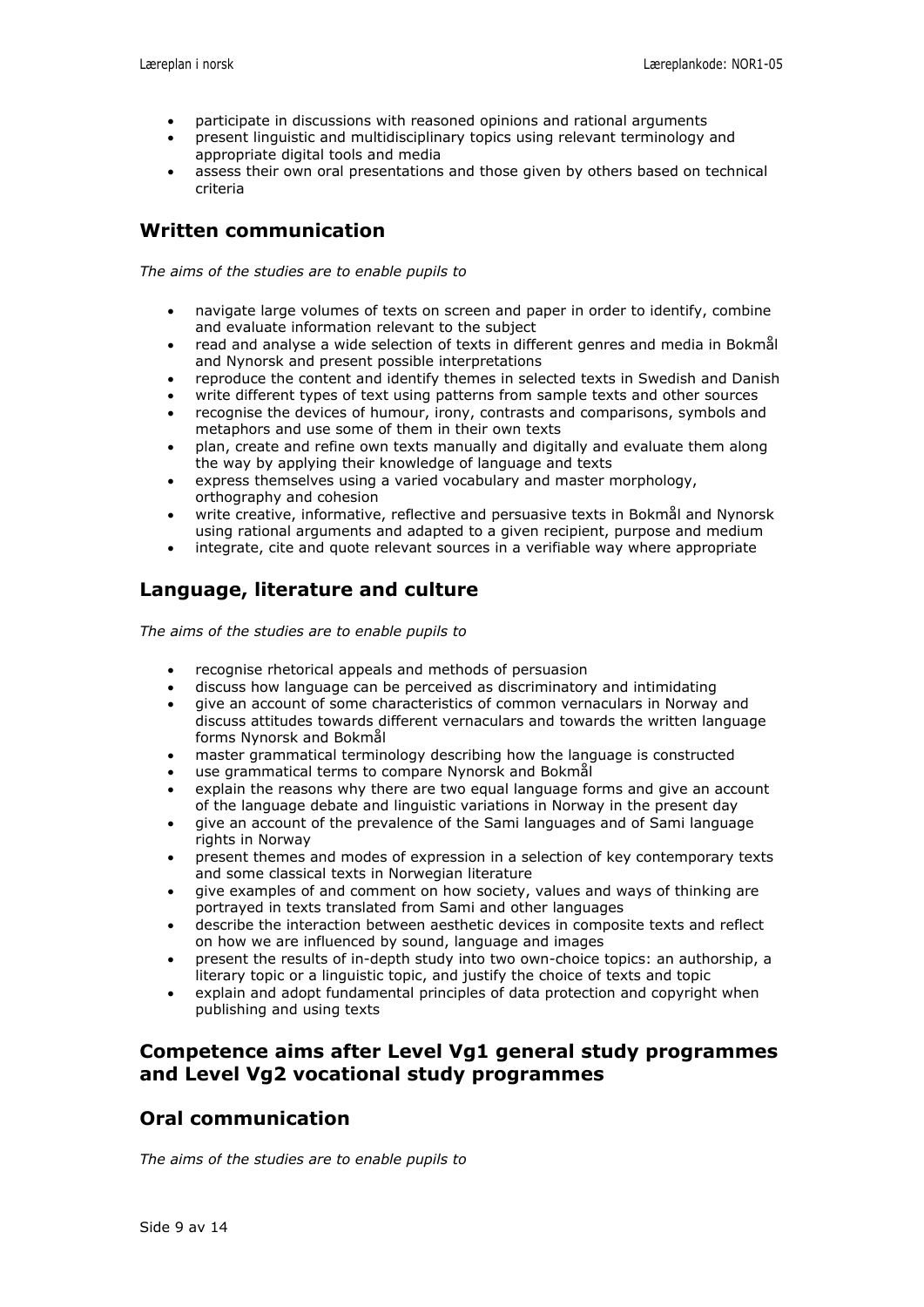- listen to and be receptive to the arguments of others and use relevant and rational arguments in discussions
- apply linguistic knowledge and terms when discussing texts and language
- apply specialist knowledge and terminology from own study programme in conversations, discussions and presentations about school, society and work
- combine auditive, written and visual forms of expression and use different digital tools in presentations
- apply knowledge of rhetorical appeals in presentations
- master different roles in conversations, discussions, dramatisations and presentations

*The aims of the studies are to enable pupils to*

- read a representative selection of contemporary texts, fiction and non-fiction, in Bokmål and Nynorsk and in translation from Sami and then reflect on their content, form and purpose
- write texts with themes and technical terminology reflecting their own study programme, using patterns from various sample texts
- adapt language and modes of expression to different writing situations at school, in society and at work
- use various aesthetic forms of expression in composite texts
- assess and revise their own texts based on technical criteria
- give an account of argumentation used in texts created by others and write own persuasive texts in Bokmål and Nynorsk
- write creative texts in Bokmål and Nynorsk using a variety of linguistic devices
- obtain, evaluate and use technical material from digital sources when working on own texts and observe the rules on data protection and copyright

#### **Language, literature and culture**

*The aims of the studies are to enable pupils to*

- describe grammatical characteristics of the Norwegian language and compare them with other languages
- describe and evaluate how language and genres are used by representatives of different professions and in different social settings
- give examples of multilingualism and discuss the benefits and challenges of a multilingual society
- discuss cross-cultural encounters and cultural conflicts on the basis of selected contemporary texts
- give an account of a wide register of linguistic devices and explain their function
- interpret and evaluate the relationships between content, form and purpose in composite texts

#### **Competence aims after Level Vg2 general study programmes**

#### **Oral communication**

- listen to, evaluate and provide constructive feedback on oral presentations given by others
- apply their knowledge of rhetorical appeals in discussions and presentations
- present subject-related topics and discuss the material being presented
- accurately convey technical information using digital media and tools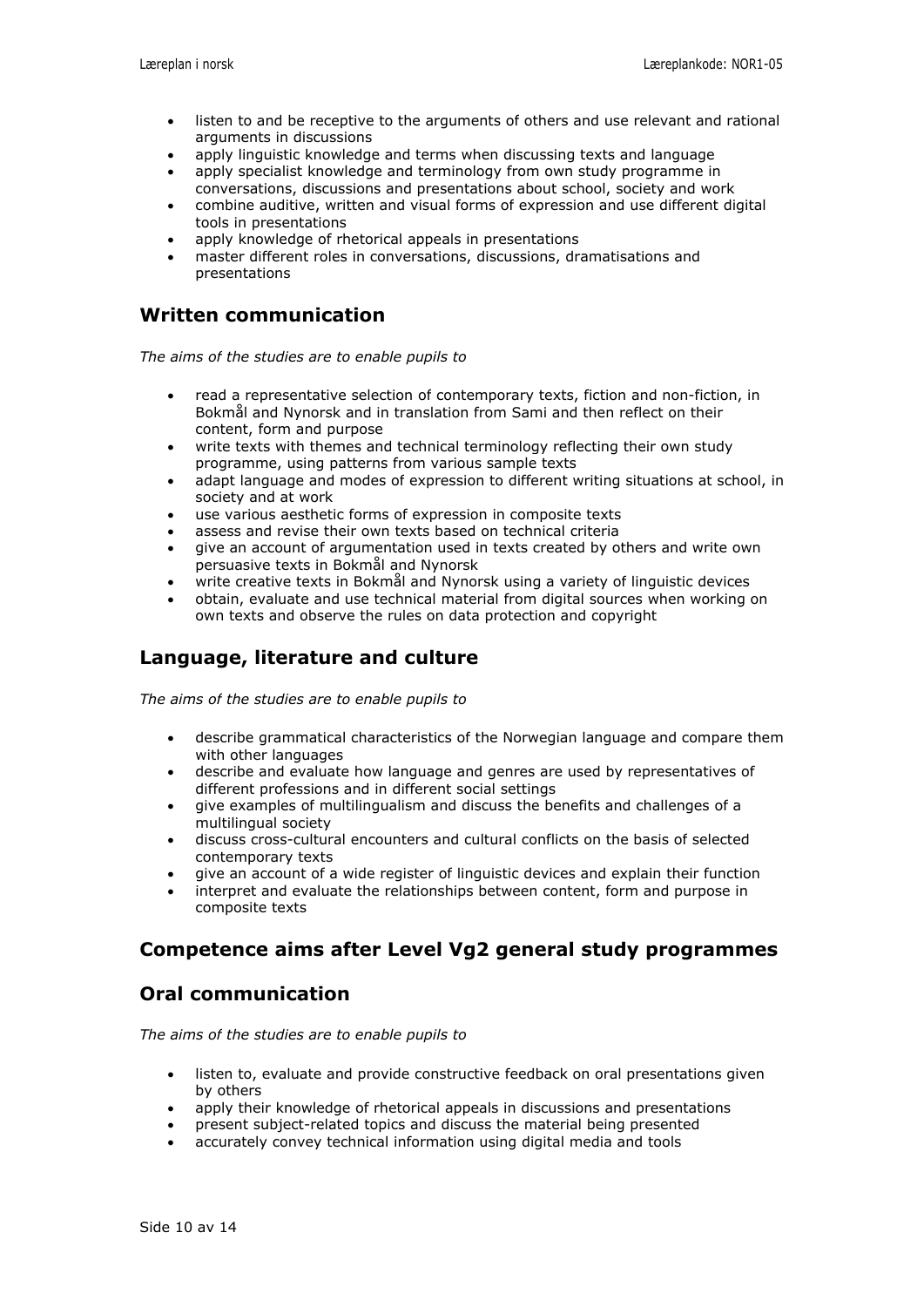*The aims of the studies are to enable pupils to*

- read and analyse texts in Bokmål and Nynorsk in different genres and form an opinion on the issues they raise and the values they represent
- read and analyse some key texts in Swedish and Danish
- write texts with a clear objective, good structure and cohesion
- express themselves using a varied vocabulary and master linguistic rules
- write creative, informative and persuasive texts, reports, literary analyses, discussions and other expository texts in Bokmål and Nynorsk

#### **Language, literature and culture**

*The aims of the studies are to enable pupils to*

- give an account of key similarities and differences between Old Norse and modern Norwegian
- give an account of the Norwegian language debate and language policies in the 19th century
- explain the argumentation employed in non-fiction texts by applying their knowledge of rhetoric
- analyse the content and evaluate the use of devices in texts taken from various digital media
- compare narrative techniques and values in a selection of contemporary texts with narrative techniques and values in legends and folklore
- describe how different interpretations of Norwegianness are expressed in key texts from the late 1700s to the 1870s and in a selection of contemporary texts
- read a selection of key Norwegian texts and some European texts from the Middle Ages to the Romantic era, place them in a cultural-historical context, and comment on their form and content
- cite and evaluate sources in relevant linguistic situations

#### **Competence aims after Level Vg3 general study programmes**

#### **Oral communication**

*The aims of the studies are to enable pupils to*

- listen to, systematise and summarise information in spoken texts and reflect on their content
- listen to and evaluate argumentation in spoken texts in different media formats and form an opinion on their content and purpose
- discuss linguistic and multidisciplinary topics using specialist terminology and coherent arguments
- apply rhetorical and digital skills to produce and present composite texts
- devise and perform a limited literary programme

#### **Written communication**

- navigate large volumes of text of varying complexity and select, summarise and evaluate relevant information
- read a selection of contemporary texts in Bokmål and Nynorsk and discuss how these texts relate to the modern day both linguistically and thematically
- apply knowledge of texts, genres, media and linguistic devices to plan, create and refine own texts with a clear objective, good structure and rational arguments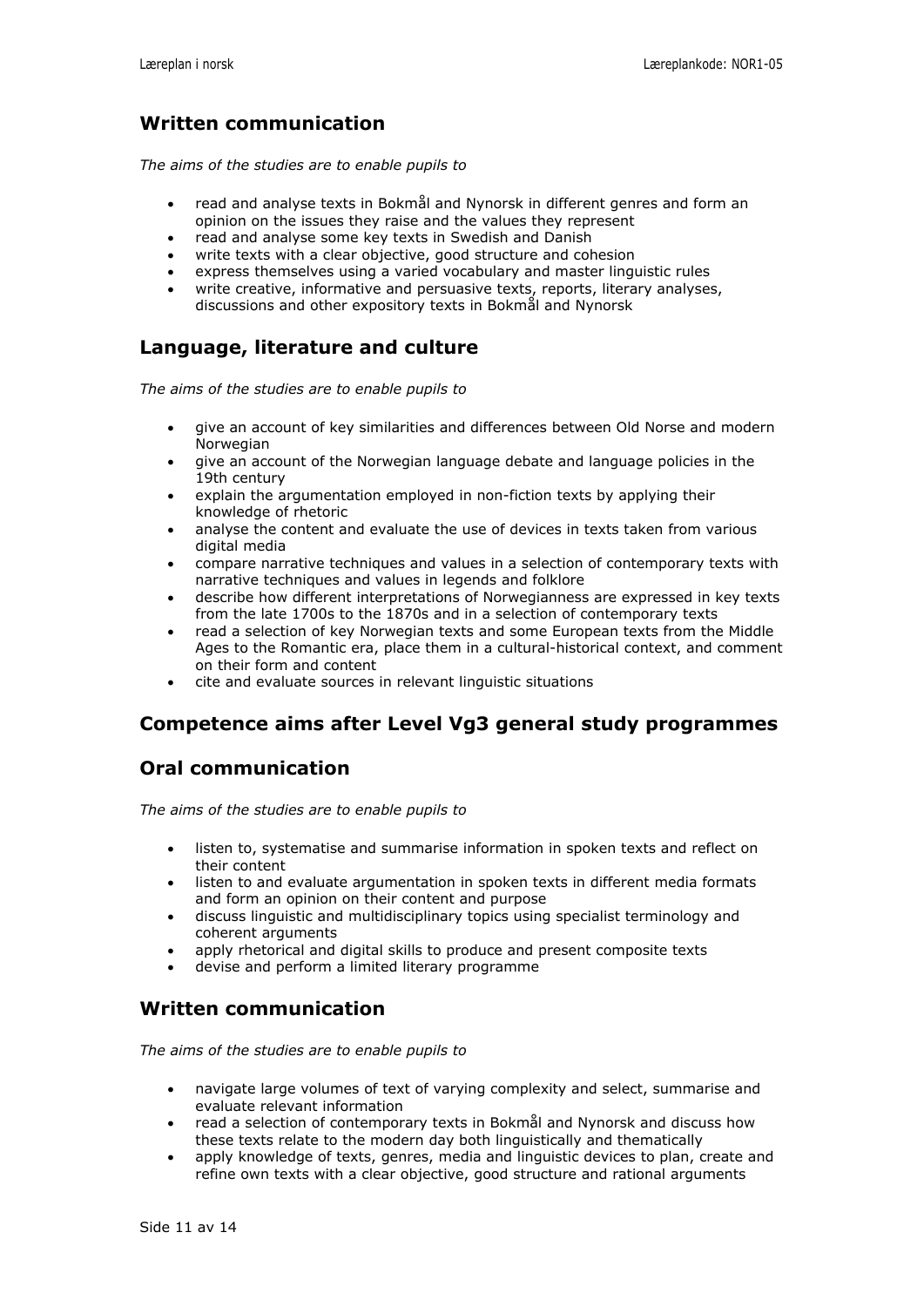- express themselves using a precise and varied vocabulary and master linguistic rules
- write creative, informative and expository texts, literary analyses and rhetorical analyses in Bokmål and Nynorsk based on texts relevant to the curriculum
- use sources in a critical and verifiable way and master digital citation

## **Language, literature and culture**

*The aims of the studies are to enable pupils to*

- give an account of the characteristics of a selection of Norwegian vernaculars and reflect on factors that may affect the development of vernacular
- give an account of the Norwegian language debate and language policies from 1900 until the present day
- give an account of characteristics of Sami languages and culture and of the consequences of Norwegian language and assimilation policies
- give an account of key similarities and differences between the Nordic languages
- present a selection of translated and original Nordic texts
- interpret and evaluate complex composite texts
- analyse, interpret and compare a selection of key Norwegian texts and some international texts from different literary traditions from the Romantic era until the present day and place them in a cultural-historical context
- use rhetorical concepts to analyse and evaluate different types of non-fiction texts
- complete an exploratory in-depth project of their choice on a linguistic or literary topic and select communication methods appropriate to the project

#### **Competence aims after Supplementary Studies to Qualify for Higher Education – vocational study programmes**

#### **Oral communication**

*The aims of the studies are to enable pupils to*

- listen to, evaluate and provide constructive feedback on oral presentations given by others
- apply their knowledge of rhetorical appeals in discussions and presentations
- present subject-related topics and discuss the material being presented
- accurately convey technical information using digital media and tools
- listen to, systematise and summarise information in spoken texts and reflect on their content
- listen to and evaluate argumentation in spoken texts in different media formats and form an opinion on their content and purpose
- discuss linguistic and multidisciplinary topics using specialist terminology and coherent arguments
- apply rhetorical and digital skills to produce and present composite texts
- devise and perform a limited literary programme

#### **Written communication**

- read and analyse texts in Bokmål and Nynorsk in different genres and form an opinion on the issues they raise and the values they represent
- read and analyse some key texts in Swedish and Danish
- write texts with a clear objective, good structure and cohesion
- express themselves using a varied vocabulary and master linguistic rules
- write creative, informative and persuasive texts, reports, literary analyses, discussions and other expository texts in Bokmål and Nynorsk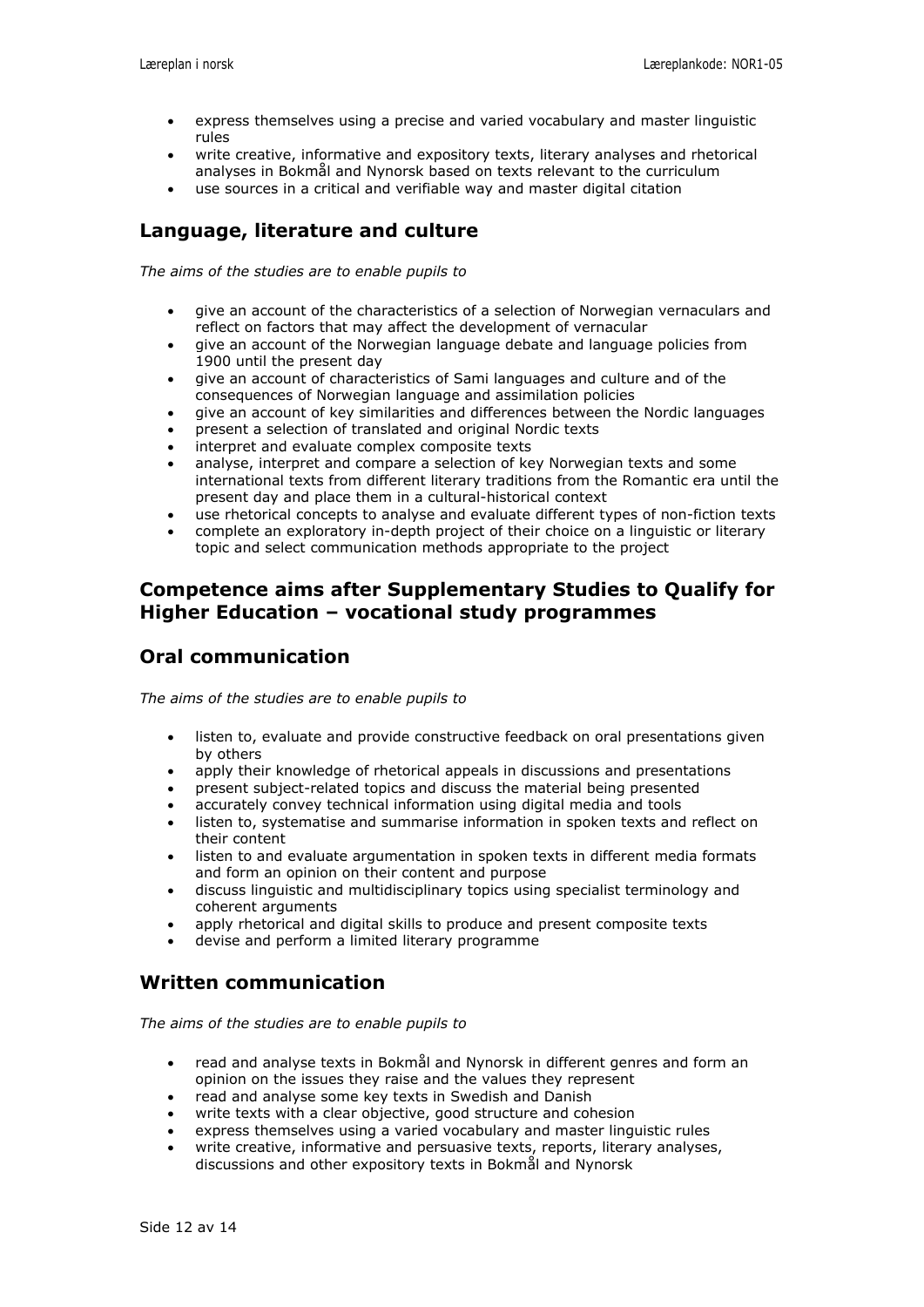- navigate large volumes of text of varying complexity and select, summarise and evaluate relevant information
- read a selection of contemporary texts in Bokmål and Nynorsk and discuss how these texts relate to the modern day both linguistically and thematically
- apply knowledge of texts, genres, media and linguistic devices to plan, create and refine own texts with a clear objective, good structure and rational arguments
- express themselves using a precise and varied vocabulary and master linguistic rules
- write creative, informative and expository texts, literary analyses and rhetorical analyses in Bokmål and Nynorsk based on texts relevant to the curriculum
- use sources in a critical and verifiable way and master digital citation

#### **Language, literature and culture**

*The aims of the studies are to enable pupils to*

- give an account of key similarities and differences between Old Norse and modern Norwegian
- give an account of the Norwegian language debate and language policies in the 19th century
- explain the argumentation employed in non-fiction texts by applying their knowledge of rhetoric
- analyse the content and evaluate the use of devices in texts taken from various digital media
- compare narrative techniques and values in a selection of contemporary texts with narrative techniques and values in legends and folklore
- describe how different interpretations of Norwegianness are expressed in key texts from the late 1700s to the 1870s and in a selection of contemporary texts
- read a selection of key Norwegian texts and some European texts from the Middle Ages to the Romantic era, place them in a cultural-historical context, and comment on their form and content
- cite and evaluate sources in relevant linguistic situations
- give an account of the characteristics of a selection of Norwegian vernaculars and reflect on factors that may affect the development of vernacular
- give an account of the Norwegian language debate and language policies from 1900 until the present day
- give an account of characteristics of Sami languages and culture and of the consequences of Norwegian language and assimilation policies
- give an account of key similarities and differences between the Nordic languages
- present a selection of translated and original Nordic texts
- interpret and evaluate complex composite texts
- analyse, interpret and compare a selection of key Norwegian texts and some international texts from different literary traditions from the Romantic era until the present day and place them in a cultural-historical context
- use rhetorical concepts to analyse and evaluate different types of non-fiction texts
- complete an exploratory in-depth project of their choice on a linguistic or literary topic and select communication methods appropriate to the project

## **Assessment**

Provisions for final assessments:

#### *Overall achievement grades*

| Year/Level | <b>Arrangement</b>                                                                                                                                                                |  |
|------------|-----------------------------------------------------------------------------------------------------------------------------------------------------------------------------------|--|
| Year 10    | The pupils should be given three coursework grades: one in the<br>written primary language form, one in the written secondary<br>language form, and one in Norwegian oral skills. |  |